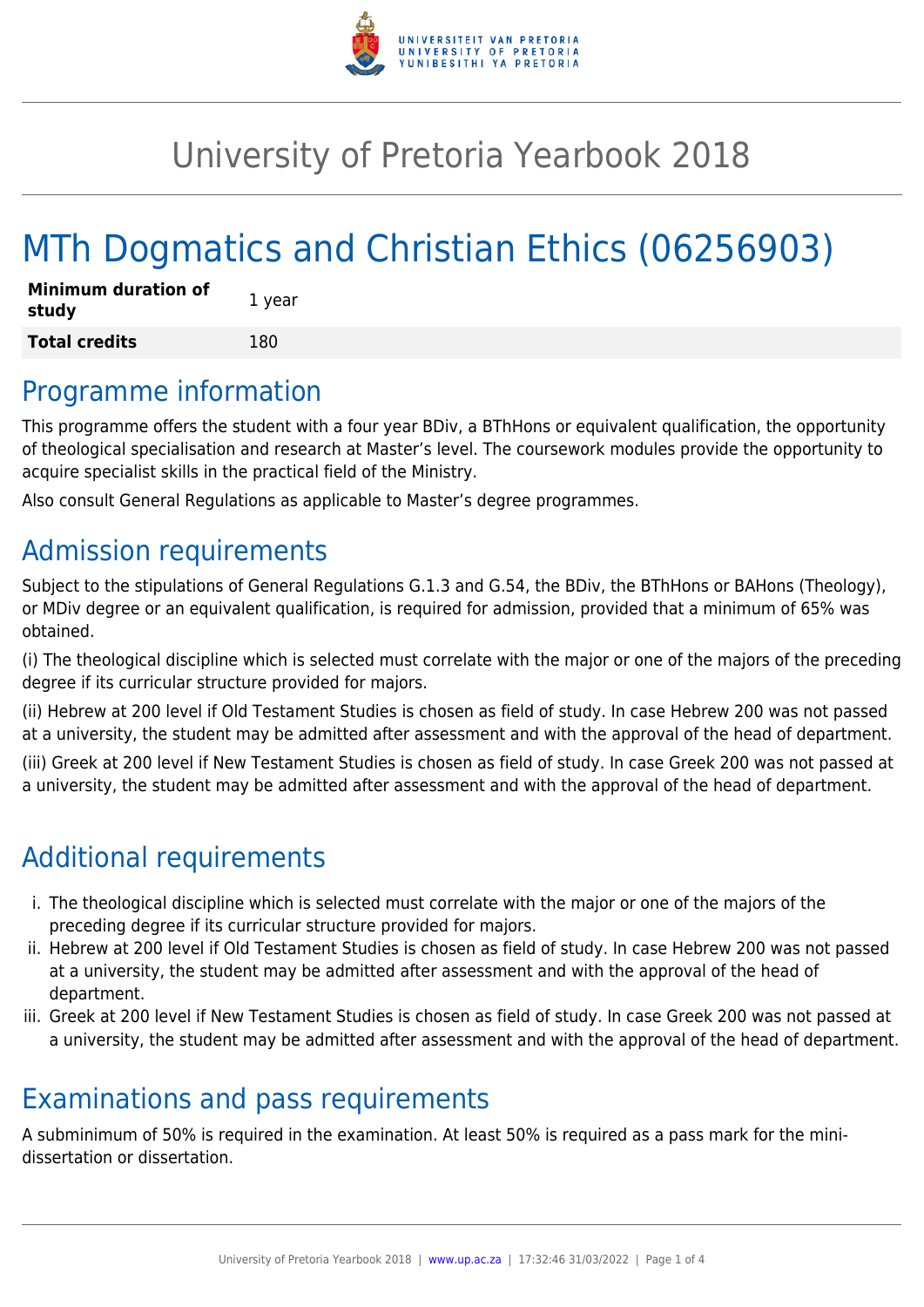

The stipulations of G.39.11 regarding pass requirements for dissertations apply with the necessary changes to mini-dissertations.

Mini-dissertations are evaluated and examined in accordance with the stipulations set out in a study guide, which is available on request from the various departments.

#### **Examination regulations applicable to all master's degrees in the faculty**

A master's degree is conferred on a student by virtue of an examination, or an examination and a dissertation, or an examination and a mini-dissertation, or a dissertation. Examinations may be written and/or oral. A percentage mark is given provided that the passmark is at least 50% and at least 75% as a pass with distinction.

## Research information

#### **Dissertation**

In the case of the dissertation only, the proposed title, research design and methodology must be submitted for approval to the Research and Ethics Committee via the supervisor and the head of department before a student may commence with the writing of a dissertation. The final title must be approved by the Postgraduate Committee and submitted to the faculty board for notification before submission of the thesis for examination.

#### **Article for publication**

Unless Senate, on the recommendation of the supervisor, decides otherwise, a student, before or on submission of a dissertation, must submit at least one draft article for publication in a recognized academic journal and in the case of a thesis, must submit proof of submission of an article issued by an accredited journal, to the Head: Student Administration.

The draft or submitted article, as the case may be, should be based on the research that the student has conducted for the dissertation/thesis and be approved by the supervisor if the supervisor is not a co-author. The supervisor shall be responsible for ensuring that the paper is taken through all the processes of revision and resubmission, as may be necessary. Conferment of the degree may be made subject to compliance with the stipulations of this regulation.

### Pass with distinction

In order to pass with distinction at least 75% for the dissertation must be obtained.

### General information

#### **Registration for postgraduate programmes**

#### **1. Concurrent registration for a second postgraduate programme**

No student is allowed to register for more than one postgraduate programme concurrently, except where the student's academic record warrants it and with the Dean's approval. Continuation of study for the second postgraduate programme will be subject to favourable progress reported by the heads of department in the Faculty of Theology. However, no student will be allowed to participate in examinations for a second postgraduate programme in another faculty during the examinations of the Faculty of Theology.

#### **2. Renewal of registration**

Students of the University are registered for one year of study. After an academic year has expired, students wishing to continue their studies at the University must renew their registration and pay such fees for renewal of registration as prescribed.

No interruption may occur in a postgraduate student's registration for a postgraduate study programme. Should a student interrupt his/her studies, such a student will upon re-registration be liable for the full fees applicable to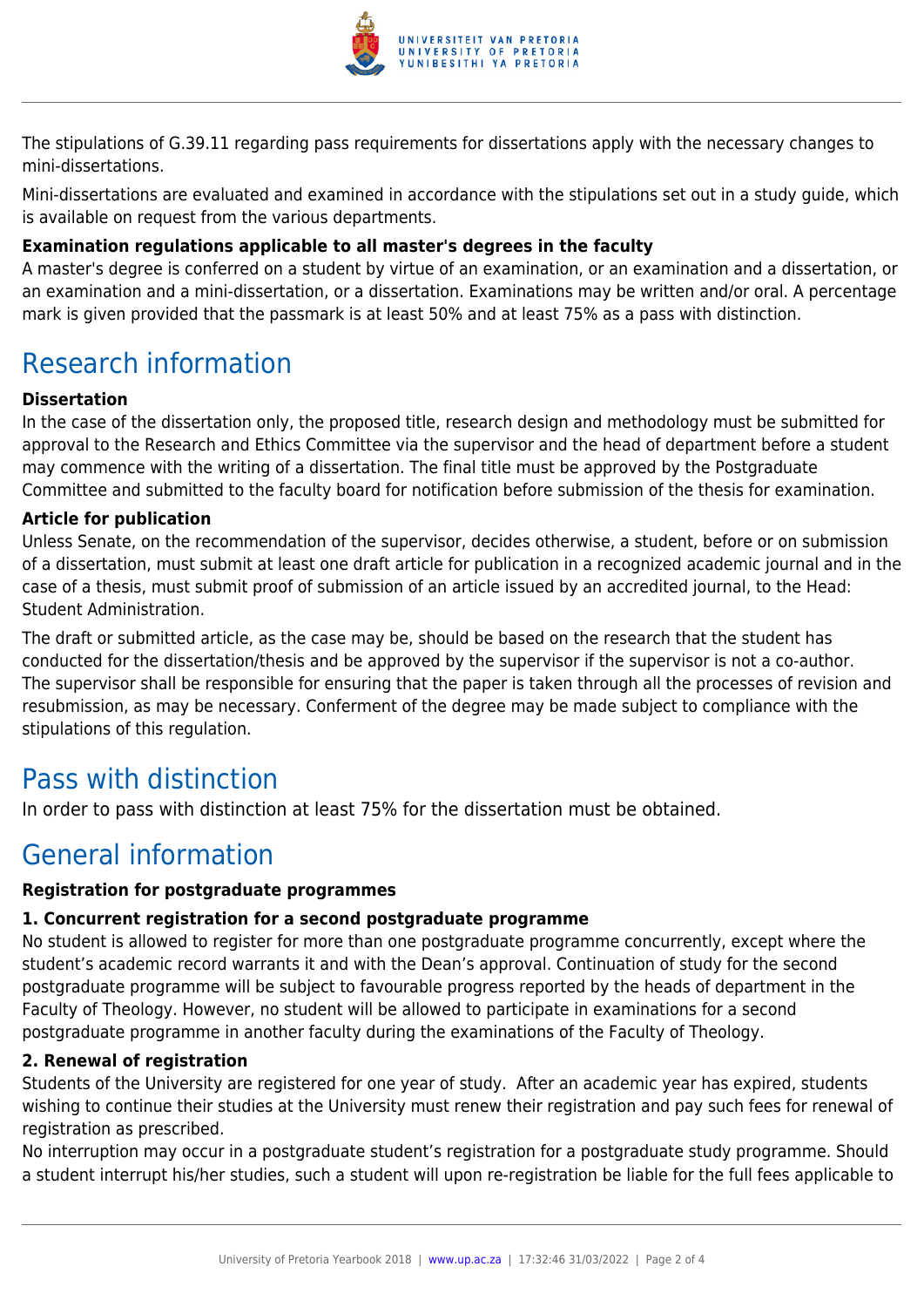

the degree programme.

If a student interrupts registration for the postgraduate programme and it is not renewed within four years of the first registration, the credits obtained will no longer be valid. The student should repeat the modules already passed.

A student for an honours degree must complete his or her studies within two years. Under special circumstances, the Dean, on the recommendation of the head of department, may give approval for a limited fixed extension of this period.

A master's degree is conferred on a student only if at least one year has expired after obtaining the qualifications required for master's study.

A doctorate is conferred on a student only if at least 12 months since registration for the doctorate at this University have expired. Subject to other faculty regulations, a student for a doctorate must complete his or her studies within three years after first registering for the degree. Under special circumstances, the Dean, on the recommendation of the head of department, may give approval for a limited fixed extension of this period.